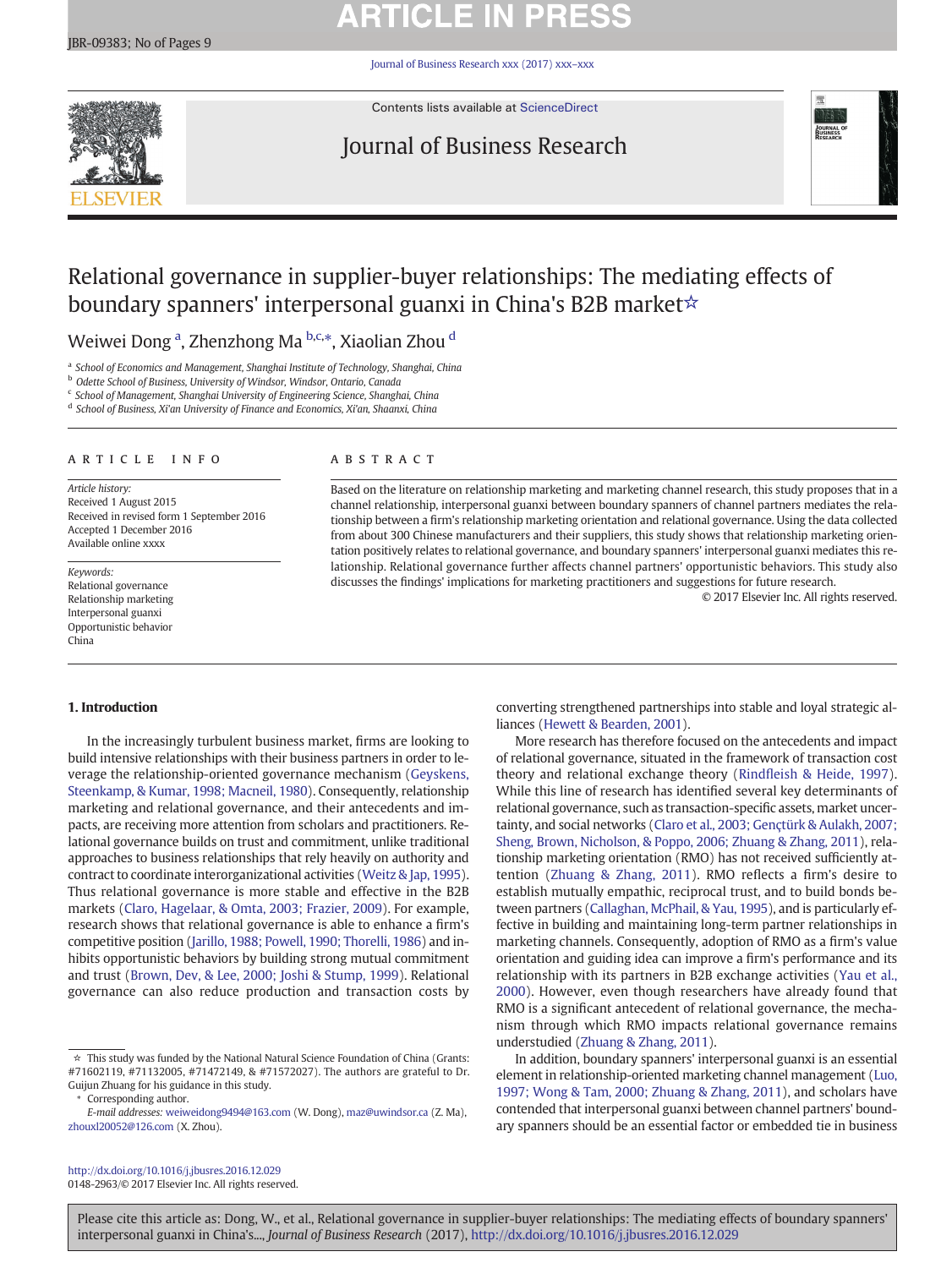#### 2 W. Dong et al. / Journal of Business Research xxx (2017) xxx–xxx

exchange relationships ([Granovetter, 1985; Uzzi, 1997](#page-8-0)). The guanxi between boundary personnel in marketing channels directly affects cooperation between their firms. In turn, such cooperation affects how channel members build a mutually beneficial network and govern exchange relationships on a long-term basis ([Arias, 1998; Luo, 1997;](#page-7-0) [Wong & Tam, 2000; Zhuang & Zhang, 2011](#page-7-0)). However, relatively few studies on relational governance have evaluated the possible impact of this important relational factor ([Blois, 2002\)](#page-7-0), and even fewer have examined boundary spanners' guanxi as a governance mechanism in channel marketing [\(Wang, 2007\)](#page-8-0).

To further explore the dynamics of this relationship-oriented governance mechanism – relational governance, this study proposes that RMO has a positive impact on relational governance, and that interpersonal guanxi between boundary spanners mediates the link between RMO and relational governance. This proposed model, which integrates boundary spanners' interpersonal guanxi into the interactive relationship of relational marketing orientation and relational governance, will help enrich the literature on relationship marketing. This study then tests the hypotheses with a sample of 300 supplier-buyer partners in the Chinese context. This study collect data in China because relationship marketing and relational governance seem most relevant in the Chinese context, where interpersonal guanxi is of utmost importance and doing business is essentially building interpersonal guanxi ([Luo,](#page-8-0) [1997; Luo & Chen, 1996\)](#page-8-0). In addition, with the globalized world market and the rapid development of China's economy, examining whether marketing theories developed in the West can be applied to different cultural contexts such as that in China becomes more important. The empirical results support the proposed research model in general, with some interesting findings that differ from those of studies conducted in Western countries. Finally, this study discusses the research findings and their implications, and presents the limitations of this study and suggestions for future studies.

#### 2. Conceptual framework

### 2.1. Relational governance (RG)

[Palay \(1984\)](#page-8-0) defines governance as "a shorthand expression for the institutional framework in which contracts are initiated, negotiated, monitored, adapted, enforced, and terminated" (p. 265). In the organizational context, [Heide \(1994\)](#page-8-0) makes a distinction between three forms of interorganizational governance: market (contract-based), unilateral (authority-based), and bilateral (relationship-based), which rely on price mechanisms, bureaucratic structures, and socialization processes, respectively, to manage interorganizational activities.

Relational governance refers to "interfirm exchanges which include significant relationship-specific assets, combined with a high level of interorganizational trust", and "is embodied in both the structure and the process of an interorganizational relationship" ([Zaheer & Venkatraman,](#page-8-0) [1995, p. 374](#page-8-0)). Thus, relational governance represents an organization's active and ongoing effort to manage interorganizational activities with relational mechanisms [\(Gundlach, Achrol, & Mentzer, 1995; Heide,](#page-8-0) [1994; Lusch & Brown, 1996\)](#page-8-0). To explore interorganizational exchange activities, [Vargo and Lusch \(2004\)](#page-8-0) introduce the service-dominant logic, which contends that interorganizational exchange activities are inherently relational and collaborative interactions co-created value [\(Vargo & Lusch, 2004; Vargo, Lusch, & Malter, 2006](#page-8-0)).

Relational governance stresses social interactions and joint efforts to develop and maintain long-term bilateral relationships, which primarily bases on mutual trust and commitment. More importantly, relational governance stands for a bilateral governance mechanism that forms symmetrical, stable, and perennial channel relationships in marketing channels, and manifests in mutual coordination and self-discipline between channel partners. So from the governance perspective, the core of relational governance is to develop trust and commitment through social interactions of channel partners, reflected in joint actions such as joint planning and joint problem solving ([Bensaou & Venkatraman,](#page-7-0) [1995; Heide & Miner, 1992\)](#page-7-0). Compared with traditional control mechanisms (authority or contract), relational governance is more effective in reducing transaction costs and coordinating interorganizational activities ([Claro et al., 2003; Frazier, 2009](#page-8-0)).

### 2.2. Relationship marketing and RMO

[Berry \(1983\)](#page-7-0) introduces the concept of relationship marketing as "attracting, maintaining, and enhancing customer relationships" (p. 25). [Grönroos \(1991\)](#page-8-0) and [Harker \(1999\)](#page-8-0) further extend the definition of relationship marketing as a strategic option that, in direct contrast to transaction marketing, focuses on the individual buyer-seller relationship for mutual benefits ([Sin, Tse, Yau, Chow, & Lee, 2005\)](#page-8-0). From a firm's perspective, relationship marketing reflects the business philosophy of placing the buyer-seller relationship at the center of the firm's strategic or operational thinking in order to succeed in B2B markets [\(Sin et al., 2005; Yau et al., 2000](#page-8-0)). The main goal of relationship marketing is to establish, maintain, and enhance relationships with customers and other parties so as to meet the objectives of all involved parties [\(Berry & Parasuraman, 1991](#page-7-0)). [Dwyer, Schurr, and Oh \(1987\)](#page-8-0) have defined such relationships as being interdependent and long-term oriented, and the long-term orientation is often more important because marketing partners will engage in less opportunistic behaviors in a long-term oriented relationship.

RMO is the guiding idea and value orientation of relationship marketing. RMO emphasizes "marketing oriented toward strong, lasting relationships with individual accounts" ([Jackson, 1985, p. 2\)](#page-8-0), and holds that the traditional exchanges characterized by a short-term transaction orientation should be replaced by long-term interorganizational relationships. RMO often leads to cooperative relationships through mutual bonding, empathy, reciprocity, and trust between business partners [\(Callaghan et al., 1995; Yau et al., 2000\)](#page-7-0). Bonding is the relationship component that often results in two parties acting in a unified manner toward a desired goal; empathy means seeking to understand the situation from each other's perspective and meet the desires and goals of others; reciprocity refers to providing favor or assistance to each other in exchange for similar favor or assistance later [\(Callaghan et al.,](#page-7-0) [1995](#page-7-0)), and trust is the psychological perception that each party feels that they can rely on the integrity of the promise made by the other party ([Callaghan et al., 1995; Morgan & Hunt, 1994](#page-7-0)). [Sin et al. \(2005\)](#page-8-0) further designs and empirically tests an instrument to assess RMO from six different aspects: trust, bonding, communication, shared value, empathy, and reciprocity.

#### 2.3. Interorganizational relationships and interpersonal guanxi

All marketing has undertaken a systematic and coherent network of relationships [\(Paulin & Ferguson, 2010](#page-8-0)). Interorganizational relationships are formal arrangements that bring together tangible and intangible assets of two or more legally independent organizations with the aim of producing joint value ([Bachmann & van Witteloostuijn, 2009](#page-7-0)). A good interorganizational relationship is critical to business partners' success and effective governance, and is an important source of competitive advantage [\(Dyer & Singh, 1998; Ireland, Hitt, & Vaidyanath, 2002\)](#page-8-0).

At the same time, while relationship marketing typically is impersonal and scholars often study relationship marketing at the organizational level, many have argued that in order to better understand relationship governance, examining boundary spanners' interpersonal guanxi in terms of social connections is necessary [\(Chadee & Zhang,](#page-8-0) [2000; Lee & Dawes, 2005; Leung, Lai, Chan, & Wong, 2005\)](#page-8-0). Compared with the general concept of relationship, guanxi is more personal in that guanxi works on the basis of friendship or personal dependence [\(Wang, 2007; Xin & Pearce, 1996](#page-8-0)).

Interpersonal guanxi refers to the practice of building and drawing on interpersonal connections in order to secure favors in personal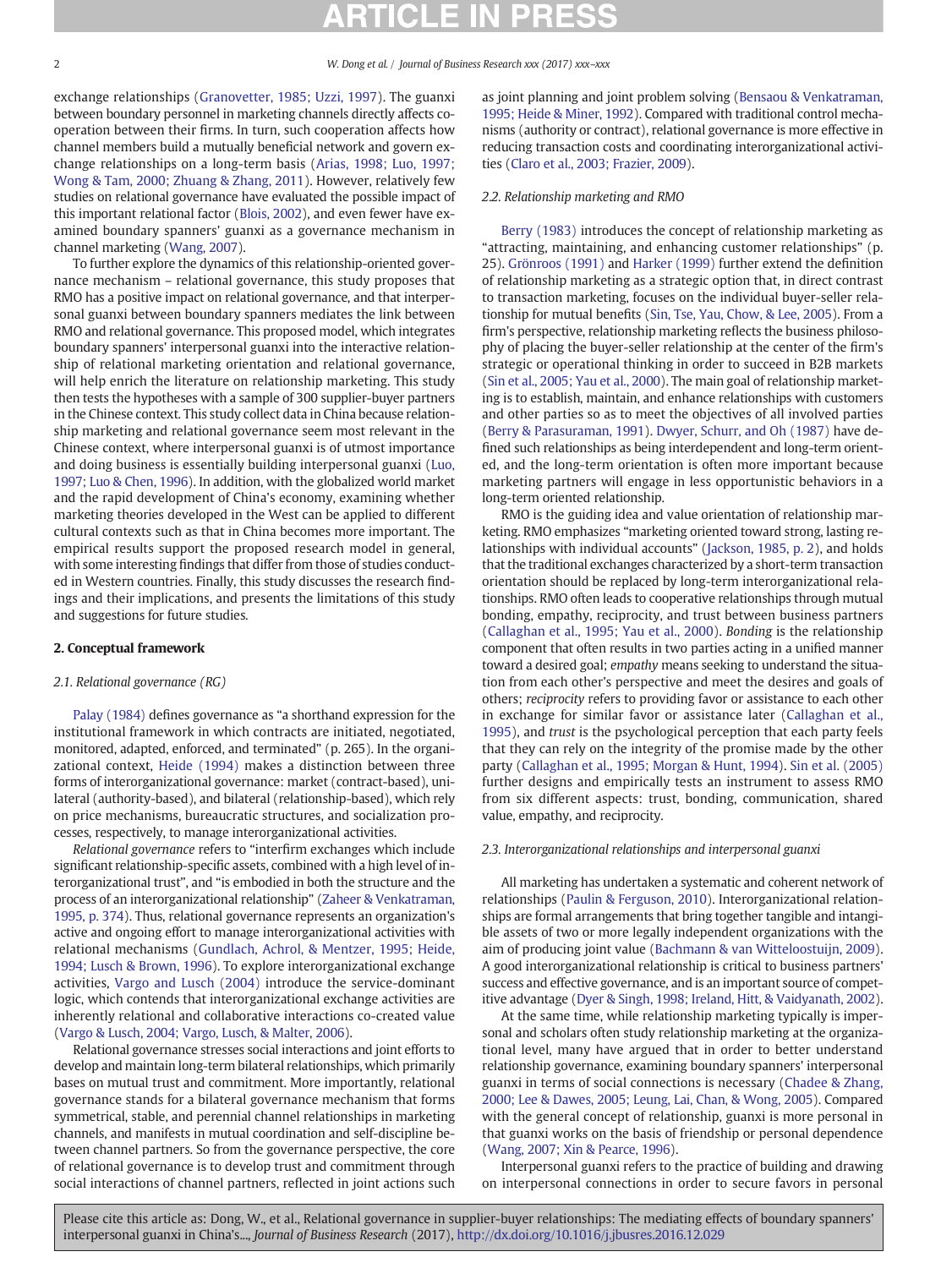<span id="page-2-0"></span>relationships [\(Luo, 1997; Luo & Chen, 1996](#page-8-0)). This connection is an intricate and pervasive relational network which the Chinese cultivate with energy, subtlety, and imagination. Guanxi is one of the major dynamics in China and other similar Confucianism-based societies. As one of the most pervasive personal and also business practices for centuries, guanxi binds millions of Chinese companies into a social and business web [\(Luo, 1997](#page-8-0)). Guanxi are thus the delicate fibers woven into every Chinese individual's social life and thus into many aspects of the Chinese society. No company can go far unless this company has extensive guanxi in the Chinese society ([Luo, 1997\)](#page-8-0). Guanxi-connected business network helps companies overcome the problem of not having enough resources to accommodate growth while avoiding substantial bureaucratic costs in internalizing operations ([Luo & Chen, 1996\)](#page-8-0). For example, when the institutional uncertainties are high, which is often so in most regions of China, Chinese firms would choose a guanxi-based strategy of growth and build guanxi-networks to facilitate economic exchanges.

The guanxi relationship goes beyond mere personal bases such as friendship or kinship. The guanxi relationship also involves the cultivation of personal relationships and networks of mutual dependence, and the manufacturing of obligation and indebtedness [\(Ma & Zheng, 2009;](#page-8-0) [Yang, 2002\)](#page-8-0). The key elements of the guanxi relationship include favoritism, reciprocity assurance, long-term orientation, and trust ([Ma &](#page-8-0) [Zheng, 2009](#page-8-0)).

Firstly, the guanxi relationship implies mutual favorable treatment between the guanxi relationship parties ([Luo, 1997](#page-8-0)). Consequently, favoritism in this kind of relationship manifests as being helpful and cooperative, persistently keeping in touch with one's guanxi relationship contacts, and doing more business with them. The main benefit is that guanxi leads to access to local resources as well as valuable and important information resources.

Secondly, the guanxi relationship usually associates with the reciprocal exchange of obligations; individuals who receive favors from other parties have the obligation to reciprocate at the appropriate time. Forgetting your friends after your hour of need has passed is unethical. If the guanxi relationship had only one-way flow of favor, then the guanxi would lose its attraction and the giving-receiving cycle would break [\(Ma & Zheng, 2009; Yang, 2002](#page-8-0)). Disregarding the reciprocity rule may impair a business person's social reputation or result in loss of face, or even lead to rejection in future business opportunities.

Thirdly, the guanxi relationship creates long-term moral obligations, mutual interests and benefits, and continual exchange of favors ([Pye,](#page-8-0) [1992; Yang, 2002](#page-8-0)). Lastly, within a guanxi relationship network, strong ties that lead to personal trust are useful for initiating and completing transactions. The individuals in a guanxi relationship will not only trust one another, but also will trust other parties with whom the partner has guanxi relationships. Thus both partners will find dealing with other parties and establish new business relationships is easier.

In the context of relationship marketing, individual boundary spanners actively handle and manage interpersonal guanxi and commercial connections [\(Katz & Kahn, 1978\)](#page-8-0). Interpersonal guanxi in the channel relationship is thus a special type of particularistic tie that bonds the boundary spanners of exchange relationships through social activities, reciprocal obligations, and favor exchanges ([Davies, 1995; Peng & Luo,](#page-8-0) [2000\)](#page-8-0). When individuals say "Our guanxi is good", "I have guanxi", or "old guanxi", they mean that they have a good relationship or frequent contact with somebody important.

#### 3. Research hypotheses

#### 3.1. RMO and relational governance

Relational governance stresses social interactions and joint efforts to develop long-term bilateral relationships. Relational governance reflects the degree to which involved parties take joint actions in a supplier-buyer relationship, including joint planning and joint problem solving, to meet both parties' interests [\(Claro et al., 2003](#page-8-0)). Joint planning refers to making explicit arrangements for future contingencies, and the consequential duties and responsibilities between business partners [\(Heide & John, 1990; Heide & Miner, 1992](#page-8-0)). Joint problem solving refers to productively resolving disagreements with a partner ([Heide & Miner,](#page-8-0) [1992; Lusch & Brown, 1996](#page-8-0)).

RMO guides a firm to improve its relationship with partners by monitoring business partners' behaviors and internal processes [\(Sin et al., 2005\)](#page-8-0). This activity in turn leads to cooperative behaviors that are conducive to successful bilateral relationships and relationship marketing [\(Morgan & Hunt, 1994](#page-8-0)). Thus, RMO may have direct impacts on both the joint planning and joint problem solving aspects of relational governance: When the level of RMO is higher, a firm tends to regard its ongoing relationships with other firms as more important ([Sin et al., 2005](#page-8-0)), and prefers to treat other firms with recurring transactions as cooperative partners. If necessary, the firm may establish strategic alliances with those partners in order to obtain a sustainable competitive advantage. Compared with firms with low RMO, firms with high RMO are more likely to have ex ante and ex post communication with their partners, to jointly plan for the future, and to jointly solve problems in the exchange process. Consequently, the higher a firm's RMO in a supplier-buyer relationship, the more likely the firm will endeavor to plan and solve problems together with the partner. Therefore:

H1a. In a supplier-buyer relationship, the higher a business partner's RMO, the more likely the partner is to develop joint planning behaviors of relational governance.

H1b. In a supplier-buyer relationship, the higher a business partner's RMO, the more likely the partner is to develop joint problem-solving behaviors of relational governance.

### 3.2. Interpersonal guanxi and relational governance

A good interorganizational relationship brings together tangible and intangible assets of two or more organizations to produce value ([Bachmann & van Witteloostuijn, 2009](#page-7-0)). In interorganizational exchange activities, boundary spanners can internalize interorganizational relationships and recreate them boundary spanners' guanxi orientations toward each other ([Zaheer, McEvily, & Perrone, 1998](#page-8-0)). In particular, boundary spanners are more likely to conduct business within their networks, rather than with those who are new or outside the networks. Consequently, the interorganizational relationships between business partners often base on contacts or bonds with specific individuals, not with organizations ([Davies, Leung,](#page-8-0) [Luk, & Wong, 1995\)](#page-8-0), and developing interpersonal guanxi or connections becomes a prerequisite for business relationships [\(Dwyer et al.,](#page-8-0) [1987; Wang, 2007\)](#page-8-0). In other words, interpersonal guanxi provides partners with a necessary base for mutual trust or credit and an effective tool for reducing or resolving conflicts, and thus helps develop business relationships on a long-term basis ([Arias, 1998; Luo,](#page-7-0) [1997; Wong & Tam, 2000\)](#page-7-0). Moreover, interpersonal guanxi can convert, consciously or unconsciously, to interorganizational connections to reduce institutional distance and to achieve mutual benefits for all partners ([Yang, Su, & Fam, 2012](#page-8-0)).

Therefore, business partners with boundary spanners who have good interpersonal guanxi will be able to strengthen the positive interactions, enhance integrity and loyalty, and minimize harmful friction between involved partners. Boundary spanners with good interpersonal relationships can also help consolidate existing relationships and increase the perception of mutual trust and commitment to increase each other's satisfaction. Therefore, good interpersonal guanxi between boundary spanners helps to develop good interorganizational relationships ([Larson, 1992](#page-8-0)), the quality of which often manifests in a combination of commitment, satisfaction,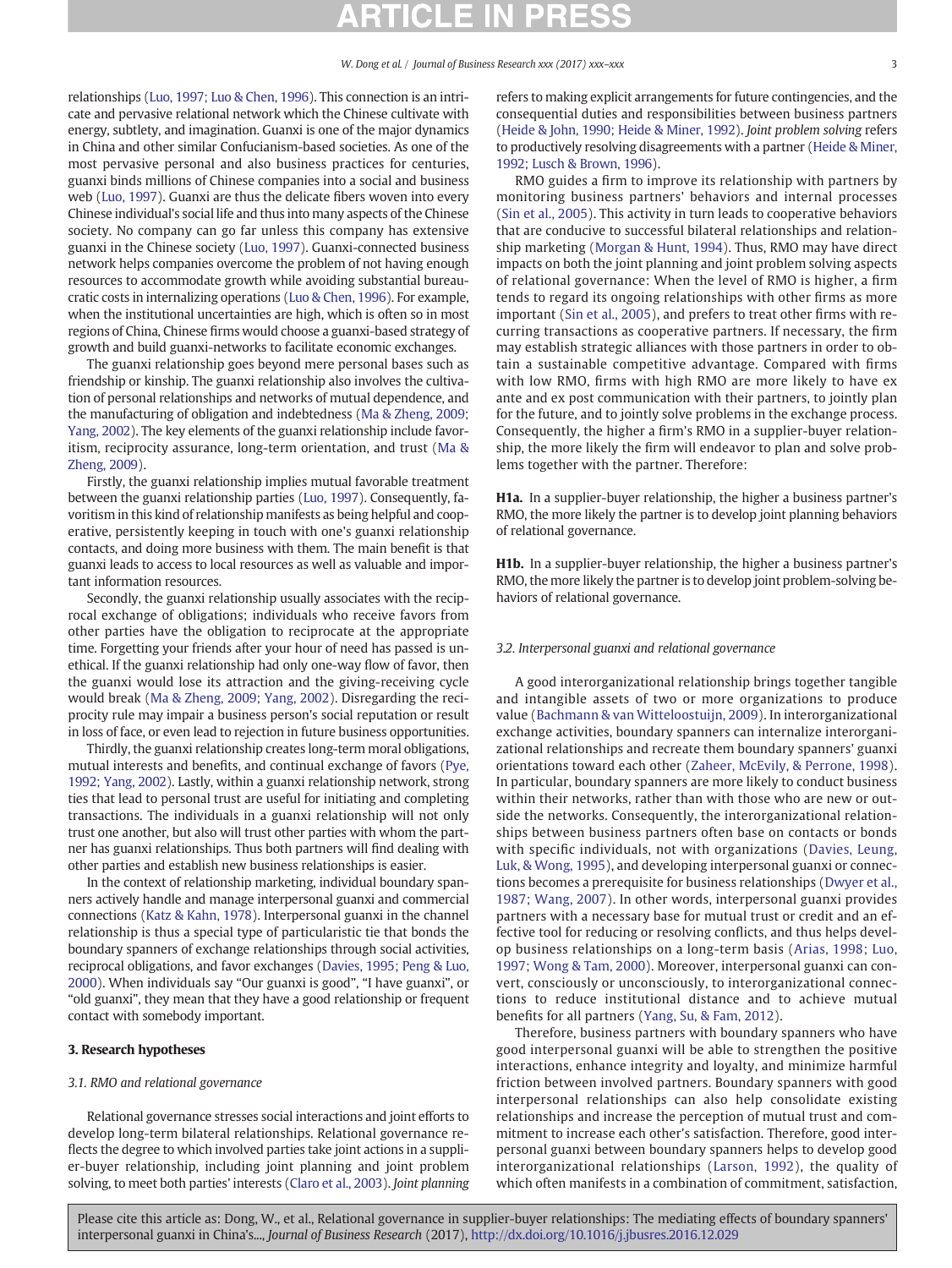<span id="page-3-0"></span>and trust [\(Crosby, Evans, & Cowles, 1990; Dorsch, Swanson, & Kelly,](#page-8-0) [1998; Hewett, Money, & Sharma, 2002; Ulaga & Eggert, 2006\)](#page-8-0).

Where good interpersonal guanxi exists between boundary spanners, their integrity toward each other can effectively reduce market uncertainty for both business partners [\(Crosby et al., 1990\)](#page-8-0). Good interpersonal guanxi can positively affect decision makers in the channel partnership; for example, a boundary spanner's positive and favorable assessment of the business partner can increase the likelihood that decision makers will adopt relational governance. Good interpersonal guanxi between boundary spanners further affects the extent to which transactions will be fairly negotiated and commitments are to be upheld ([Anderson & Narus, 1990\)](#page-7-0), which in turn ensures that transactions and coordination between partners can go on successfully and that partners can resolve conflict smoothly and with sufficient communication. The coordination and communication will further help improve the level of joint planning and joint problem solving. Therefore:

H2a. In a supplier-buyer relationship, the better the interpersonal guanxi of the boundary spanners between a firm and its partner, the more likely the partners are to develop joint planning behaviors of relational governance.

H2b. In a supplier-buyer relationship, the better the interpersonal guanxi of the boundary spanners between a firm and its partner, the more likely the partners are to develop joint problem-solving behaviors of relational governance.

### 3.3. The mediating role of interpersonal guanxi

RMO highlights the importance of establishing mutual benefits, interdependence, joint growth, and long-term relationships with business partners, and is likely to facilitate the development of high quality relationships [\(Fukuyama, 1995\)](#page-8-0). With a high level of RMO, business partners are more willing to engage in long-term collaboration and to believe that the maintenance of the long-term relationship will pay off in the long run ([Anderson & Weitz, 1989](#page-7-0)). In addition, when faced with conflict and difficulty in strategic alliances, business partners with a good relationship are also more likely to base their problem solving on trust, reciprocity, and communication. In other words, a high level of RMO will lead to a good relationship between business partners, which further leads to the use of relational governance in managing channel relationships.

According to organization theory, individual boundary spanners build and develop interactive actions between organizations over time, and these actions may gradually evolve into established and taken-for-granted organizational structures and routines for interorganizational exchange activities [\(Dwyer et al., 1987; Su & Little](#page-8-0)field, [2001\)](#page-8-0). On the one hand, RMO as a guiding idea for firms to maintain cooperative relationships among channel partners, often manifest through individual behaviors of boundary spanners, and thus can exert influence on communication, conversation, and interaction of boundary spanners based on mutual trust and reciprocity, which will facilitate the development of good interpersonal guanxi between boundary spanners. On the other hand, the favoritism, mutual trust, emotional attachment, and long-term reciprocity assurance ([Ma & Zheng, 2009](#page-8-0)) embedded in the interpersonal guanxi between boundary spanners of business partners also influence decision makers in the channel partnership. If a firm's boundary spanners have maintained good interpersonal guanxi with a business partner's boundary spanners, they are more likely to provide favorable information about and positive assessments of that business partner. Consequently, the firm and the business partner will be more likely to employ relational governance. Therefore, RMO will help improve boundary spanners' interpersonal guanxi, and

that boundary spanners' guanxi facilitates the use of relational governance.

H3a. In a supplier-buyer relationship, a partner's RMO is positively related to the interpersonal guanxi of the boundary spanners between the firm and its partners.

H3b. In a supplier-buyer relationship, boundary spanners' interpersonal guanxi mediates the relationship between a partner's RMO and its use of relational governance.

#### 3.4. Relational governance and opportunism

Research shows that opportunism in B2B markets manifests in two aspects: distortion of information and reneging on commitments ([Jap](#page-8-0) [& Anderson, 2003\)](#page-8-0). Distortion of information includes overt behaviors such as lying, cheating, and stealing, as well as more subtle behaviors such as shirking, misrepresenting by not fully disclosing information, and failing to fulfill promises and obligations. Reneging includes behaviors that explicitly or implicitly violate mutual commitments. For instance, selling behaviors beyond agreed areas by suppliers can improve the sales of suppliers, but will destroy the benefits of buyers.

The purpose of a firm's engagement in opportunism is to pursue more benefits, while at the same time avoiding contract violation [\(Brown et al., 2000; Joshi & Stump, 1999\)](#page-7-0). Therefore, employing various control mechanisms (in particular, relational governance to minimize business partners' opportunism) to restrain related behaviors within tolerable limits, and to protect a firm's transaction-specific assets is important.

With relational governance, business partners will show their willingness to fulfill their obligations and responsibilities and to commit resources to relationship maintenance. Since relational governance gives priority to social interactions and joint efforts to develop and maintain long-term relationships, business partners with relational governance will be less likely to engage in opportunistic behaviors that might destroy this long-term based cooperative relationship ([Yu, Liao, & Lin, 2006\)](#page-8-0).

H4a. In a supplier-buyer relationship, a partner's joint planning behaviors of relational governance will lead to less opportunism.

H4b. In a supplier-buyer relationship, a partner's joint problem-solving behaviors of relational governance will lead to less opportunism.

The research model shown in [Fig. 1](#page-4-0) summaries the hypotheses discussed above. This study expects that in a business relationship, RMO has a positive impact on relational governance, and interpersonal guanxi further mediates this positive impact on relational governance. Relational governance will also reduce opportunistic behaviors in the business relationships.

#### 4. Method

### 4.1. Pilot study and the sample

This study uses a self-administered questionnaire to collect data in the Chinese manufacturing sector. This study collects data in China because relationship marketing and relational governance seem most relevant in the Chinese context and in China doing business is essentially building interpersonal guanxi ([Luo, 1997; Luo & Chen, 1996](#page-8-0)). The globalized world market and the rapid development of China's economy also create a necessity to examine whether marketing theories developed in the West can be applied to different cultural contexts such as that in China.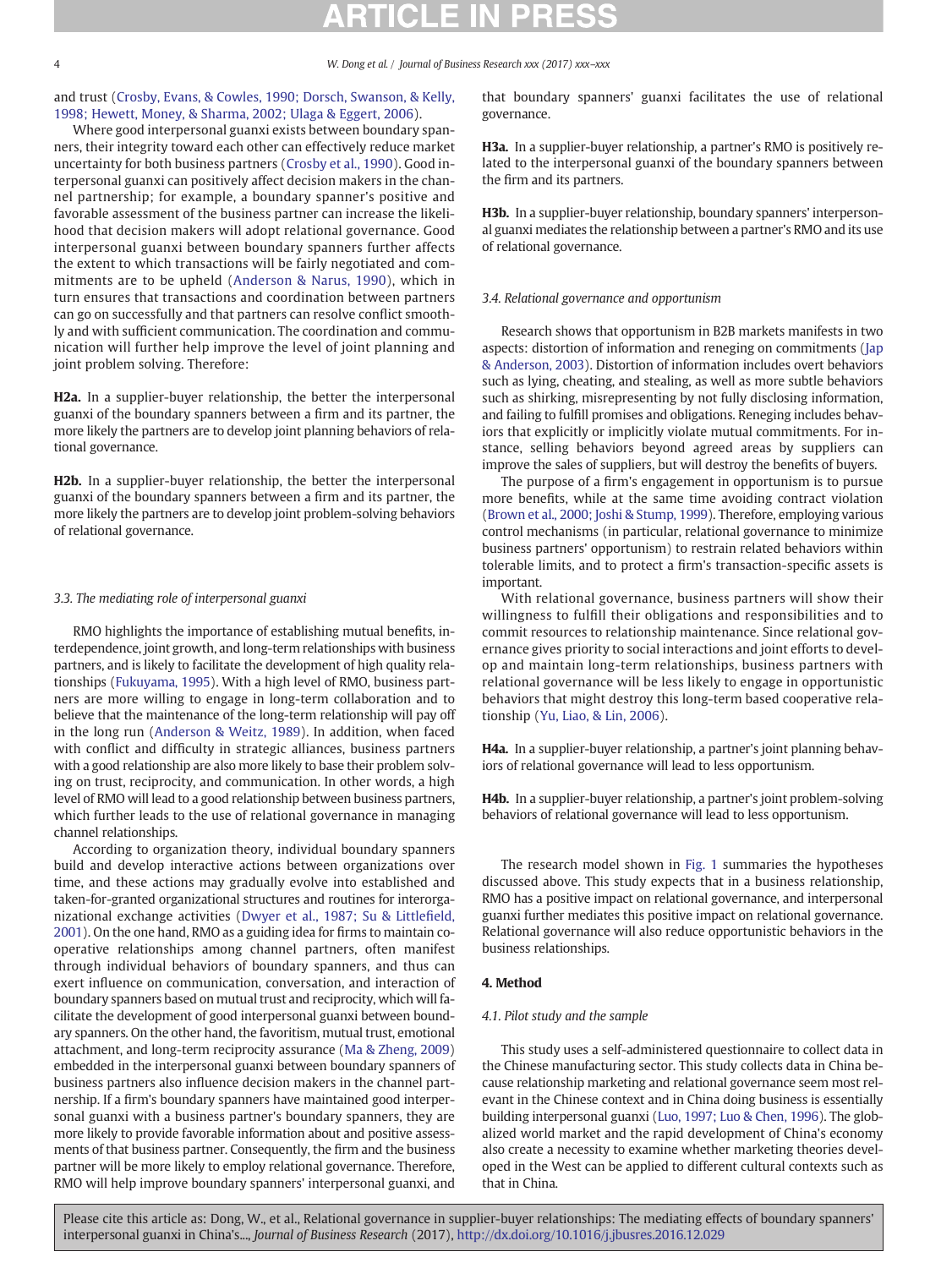W. Dong et al. / Journal of Business Research xxx (2017) xxx-xxx

<span id="page-4-0"></span>

Fig. 1. The research model of relationship marketing orientation, guanxi, and relational governance.

This study first conducts a pilot study prior to the main research to determine the key informants and to pre-test the instruments adapted and developed from previous research. All adapted instruments used in this study are translated into Mandarin, following the translation and back-translation procedures described by [Brislin \(1986\).](#page-7-0) This study interviews two groups of people during the pilot study. First, five doctoral students evaluate the questionnaire to identify any possible problem, and the investigators of this study then revise the questionnaire accordingly. Then, to identify the key informants for this research and refine the appropriateness of the questionnaire, the investigators consult five distributor managers who work for different companies in different industries in China. Their feedback indicates that the dyadic relationship between manufacturers and local distributors is appropriate for this study, and that sales managers who often manage their relationships with distributors are appropriate informants for this study. The investigators once again revise the questionnaire based on the feedback from these distributor managers before sending the questionnaire sent out for the main study.

The investigators then contact manufacturers and distributors who are in a marketing channel relationship in China. The manufacturers serve as suppliers for local distributors in various industries, including the medical device, electronic device, and auto part industries. The distributors are buyers located in different cities in China, including Shanghai, Beijing, Shenzhen, Xi'an, Nanjing, Shenyang, and Qingdao. All the respondents are sales managers from participating companies, who have worked for those companies for more than one year and are familiar with the relationship condition between their firms and the suppliers/distributors.

The investigators distribute 280 copies of the finalized questionnaires to the identified key informants in this study, including 180 paper copies and 100 email copies. After two rounds of follow-up, the investigators collect 235 questionnaires (the response rate is 83.9%), resulting in 211 usable copies for the study (an effective response rate of 75.4%), including 148 paper copies and 63 email copies. A t-test shows that differences between the two types of data are not significant ( $p > 0.05$ ).

#### 4.2. Measures

The questionnaire uses a 5-point Likert scale to measure the four key variables shown in Fig. 1: relationship marketing orientation, interpersonal guanxi of the boundary spanners, relational governance, and opportunism. These multi-item scales, ranging from 1 (totally disagree) to 5 (totally agree), are adapted versions of those from previous studies, with revisions based on the feedback from the pilot study. The questionnaire also collects demographic data for the analysis.

### 4.2.1. Relationship marketing orientation (RMO)

This study measures RMO with a 14-item scale adapted from the one used in the study by [Yau et al. \(2000\)](#page-8-0) to assess to what extent a firm emphasizes relationship marketing in its marketing activities. The scale has four subscales measuring bonding, empathy, reciprocity, and trustworthiness, respectively, with sample items including "Our firm's achievement builds on our reliance on each other".

### 4.2.2. Interpersonal guanxi of the boundary spanners (PGX)

The PGX scale measures the quality of interpersonal guanxi of the boundary spanners, that is, sales managers from participating companies. The six PGX items, which focuses on the perceived relationship between dyadic spanners, are the adapted version of those used in [Zhuang, Xi, and Tsang \(2010\)](#page-8-0) and [Lee and Dawes \(2005\)](#page-8-0). Sample items include "I take our business partner as a friend, I deal with him honestly", "Our relationship has lasted for a long period of time", "I like to do business with them, and they like to do business me".

### 4.2.3. Relational governance (RG)

The RG scale is an adapted version of the one used in [Claro et al.'s](#page-8-0) [\(2003\)](#page-8-0) research on relational governance, and includes nine items to assess the extent to which a firm uses relational governance in the manner of joint planning (JPlan) and joint problem solving (JSolve). Items include "Our company plans volume demands for the next seasons together with our business partner" and "This buyer and our company deal with problems together that arise in the course of the relationship".

#### 4.2.4. Opportunism (OP)

The OP scale is the adapted version of the scale used by [Achrol and](#page-7-0) [Gundlach \(1999\)](#page-7-0), which measures the degree of falsity and alteration of facts, distortion, exaggeration of needs, sincerity, truthfulness in dealings and faith bargaining, and breach of agreements engaged in by a business partner. OP scale is a self-reported measure of one's business partner's opportunistic behaviors. This study makes minor revisions based on the feedback from the pilot study with Chinese managers to fit in with the Chinese context. Sample items include "Our business partner always exaggerates needs in order to get what they desired". Control variables. This study includes two control variables that might affect the relationships examined in the model. These varaibles are (1) the degree of interorganizational dependence, with three items: "We are dependent on our distributor", "Our distributor would be difficult to replace", and "Our distributor would be costly to lose"; and (2) the tenure of the sales manager to measure how long he or she has been working for the supplier, with 1 representing "not  $>$ 1 year", 2 for "1– 3 years", and 3 for ">3 years".

### 4.3. Common method bias

Given that this study uses the same informants to collect the data about RMO and other dependent variables, common method bias is potentially an issue. Therefore, the investigators of this study apply Harman's single-factor test as suggested in [Podsakoff, MacKenzie, Lee,](#page-8-0) [and Podsakoff's research \(2003\)](#page-8-0). The investigators load all the items of the variables in this study into an exploratory factor analysis and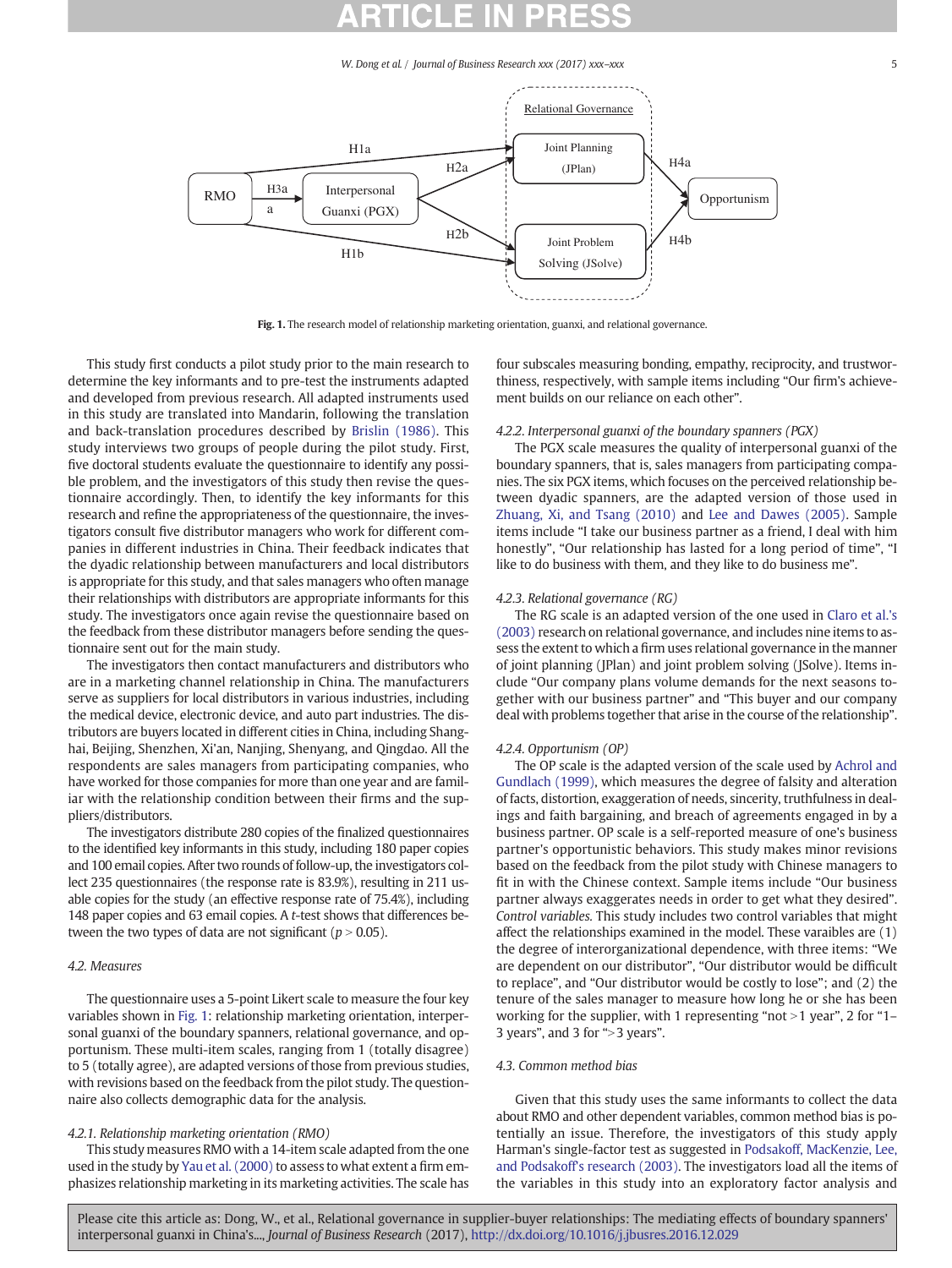examine the unrotated factor solution to determine the number of factors that are necessary to account for the variance in the variables. The unrotated factor analysis reveals five factors with Eigenvalue higher than 1, and these factors account for 68.58% of the total variance. Meanwhile, the first unrotated factor of all items explain 27.58% of all variances, which is below 40%. Therefore, the common method bias is not a problem in this study ([Lindell & Whitney,](#page-8-0) [2001; Podsakoff et al., 2003\)](#page-8-0).

### 5. Results

Table 1 reports the descriptive statistics and correlation coefficients, including the mean, standard deviation, and correlation coefficient for each variable in the research model. This study also calculates the reliability indicators for all variables with more than three items. The results show that the values of Cronbach  $\alpha$  are all above 0.70, the commonly accepted threshold ([Garver & Mentzer,](#page-8-0) [1999; Hair, Anderson, Tatham, & Black, 1998](#page-8-0)). This study then applies a confirmatory factor analysis (CFA) by fitting the measurement model with the collected data, with GFI =  $0.91$ , IFI =  $0.95$ , TLI = 0.92, CPI  $= 0.94$ , and RMSEA  $= 0.072$  all at acceptable levels, indicating a good level of fit ([Garver & Mentzer, 1999; Hair et al., 1998](#page-8-0)). Convergent validity is also adequate, with all constructs having an Average Variance Extracted (AVE) of at least 0.5 [\(Fornell & Larcker,](#page-8-0) [1981](#page-8-0)) and items loading highly on their associated factors.

This study then conducts hierarchical regression analysis to test the research model. This study controls for the impact of interfirm dependence and the period a sales manager has been working in the supplier/buyer firm. [Table 2](#page-6-0) summarizes the results of the hierarchical regression analyses to test [H1a, H1b](#page-2-0)–H4a, H4b of the integrated research model shown in [Fig. 1](#page-4-0).

Regarding the effect of RMO on relational governance, the results show that RMO positively relates to joint problem solving (Models 3 & 4), but the impact of RMO on joint planning is not significant (Models 1 & 2). The results thus provide support for [H1b](#page-2-0), but not for [H1a](#page-2-0). The impact of RMO on interpersonal guanxi is also significant (Model 5), supporting [H3a](#page-3-0), which suggests that a business partner's RMO positively affects boundary spanners' interpersonal guanxi among business partners. In other words, when a business partner has a higher level of RMO, its boundary spanners are more likely to develop high quality interpersonal guanxi with their counterparts in the B2B markets.

The results also show that both the impact of boundary spanners' interpersonal guanxi on joint problem solving and the impact of boundary spanners' interpersonal guanxi on joint problem solving are significant (Models 2 & 4). Thus [H2a](#page-3-0) and [H2b](#page-3-0) are supported, confirming the expectation that the quality of interpersonal guanxi between business partners' boundary spanners positively affects the relational governance of a supplier-buyer relationship.

Regarding the impact of relational governance behaviors on opportunism, the results show that joint planning behaviors actually increase, not reduce, opportunistic behaviors in a supplier-buyer relationship, and joint problem solving behaviors have no significant impact on opportunistic behaviors (Models 6 & 7). In addition, boundary spanners' interpersonal guanxi also positively relates to opportunistic behaviors. This result seems to suggest that strong interpersonal guanxi as well as joint planning behaviors of relational governance provide opportunities for business partners to engage in, rather than restrain, dishonest behaviors in the interorganizational exchange activities. Consequently, neither [H4a](#page-3-0) nor [H4b](#page-3-0) is supported. However, the significant negative relationship between RMO and opportunism (Model 7) seems to suggest that a high level of RMO helps reduce opportunistic behaviors in supplier-buyer relationships.

Finally, given the significant relationships identified above, this study tests the proposed mediating effects using the procedure recommended by [Baron and Kenny \(1986\)](#page-7-0). The significant relationship between RMO and joint problem solving behaviors of relational governance is expected to disappear or become weaker when interpersonal guanxi is added to the regression equation, to support a full or partial mediating effect of interpersonal guanxi. The regression results indeed showed that the previously highly significant effect  $(\beta = 0.33, p < 0.001)$  of RMO on joint problem solving behaviors of relational governance becomes much weaker, although still significant ( $\beta$  = 0.14 after adding interpersonal guanxi to the regression as in Model 4,  $p < 0.05$ ). The results support the prediction that interpersonal guanxi mediates the relationship between RMO and joint problem-solving behaviors of relational governance, although only partially, thus in support of [H3b](#page-3-0) (please refer to [Fig. 2\)](#page-6-0).

### 6. Discussion and conclusion

Research on relationship marketing and relational governance has underlined the importance of interpersonal guanxi, which emphasizes individuals' social connections, in building loyal and committed customer relationships ([Park & Luo, 2002\)](#page-8-0). Relationship marketing orientation (RMO) as a guiding philosophy for developing long-term partner relationships not only encourages a firm to build mutual trust and commitment for long-term cooperation, but also promotes interpersonal guanxi of boundary spanners in the process of relational governance [\(Perrone, Zaheer, & McEvily, 2003\)](#page-8-0). This study is to help better understand the impact of RMO on interpersonal guanxi, relational governance, and opportunistic behaviors in a supplier-buyer relationship. This study tests the model in the Chinese context. The results of this study provide important insights into the dynamics of relational governance, as well as its related antecedent factors in an international context.

This study shows that relationship marketing orientation has a direct impact on joint problem-solving behaviors of relational governance, but not on joint planning. The finding that firms with a high level of RMO do not jointly plan with their partners may be due to the underdeveloped market system and the lack of transparency in Chinese economic policies, which causes great uncertainty and market risk in the Chinese market. As a result, the manufacturers and their buyers do

#### Table 1

Means, standard deviations, and correlations for variables.

| Variables                                 | Mean  |                     |                          |            |                  |           |            |        |
|-------------------------------------------|-------|---------------------|--------------------------|------------|------------------|-----------|------------|--------|
| 1. Degree of Dependence                   | 9.21  | (0.92)              |                          |            |                  |           |            |        |
| 2. Tenure of the respondents              | 2.46  | $-0.07$             | $\overline{\phantom{0}}$ |            |                  |           |            |        |
| 3. Relational Marketing Orientation (RMO) | 42.35 | $0.37***$           | $-0.01$                  | (0.89)     |                  |           |            |        |
| 4. Interpersonal Guanxi (PGX)             | 50.33 | $0.39***$           | $-0.01$                  | $0.63***$  | (0.90)           |           |            |        |
| 5. Joint Planning (JPlan)                 | 16.60 | $0.14$ <sup>*</sup> | $-0.14^{*}$              | 0.06       | $0.14^{\degree}$ | (0.77)    |            |        |
| 6. Joint Problem Solving (JSolve)         | 14.68 | $0.33***$           | $-0.21***$               | $0.41***$  | $0.48***$        | $0.39***$ | (0.77)     |        |
| 7. Opportunism                            | 13.44 | $-0.20**$           | $-0.06$                  | $-0.57***$ | $-0.43***$       | 0.02      | $-0.26***$ | (0.88) |

Note: The numbers in bold along the diagonal are Cronbach alphas.

 $p < 0.05$ .

\*\*  $p < 0.01$ .

\*\*\*  $p < 0.001$  (two-tailed test).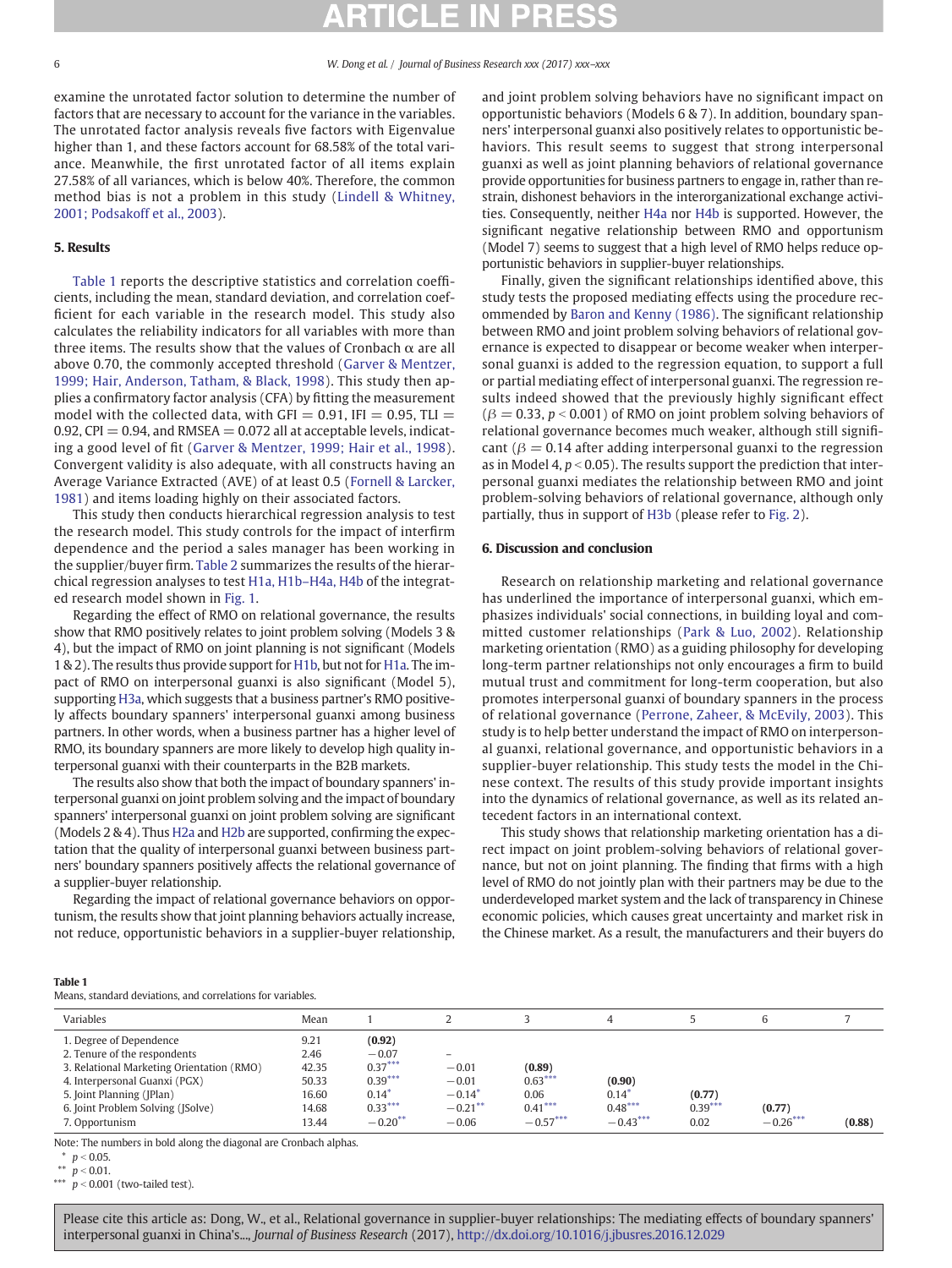#### W. Dong et al. / Journal of Business Research xxx (2017) xxx-xxx

#### <span id="page-6-0"></span>Table 2

Results of hierarchical regression analysis.

| Dependent variables          | Control variables    |                    | Independent variables    |                        |              |              | F-value                | $R^2$        | Adj. $R^2$         |
|------------------------------|----------------------|--------------------|--------------------------|------------------------|--------------|--------------|------------------------|--------------|--------------------|
|                              | <b>DEP</b>           | <b>TENURE</b>      | RMO                      | <b>PGX</b>             | <b>IPlan</b> | <b>Solve</b> |                        |              |                    |
| <b>JPlan</b><br>Model 1<br>2 | $0.13*$<br>0.10      | $-0.07$<br>$-0.08$ | 0.05<br>$-0.06$          | $0.14*$                |              |              | 0.91<br>0.98           | 0.03<br>0.04 | $-0.00$<br>$-0.00$ |
| <b>Solve</b><br>Model 3<br>4 | $0.21***$<br>$0.19*$ | $-0.04$<br>$-0.05$ | $0.33***$<br>$0.14*$     | $0.33***$              |              |              | $3.93*$<br>$9.81***$   | 0.21<br>0.27 | 0.18<br>0.24       |
| <b>PGX</b><br>Model 5        | 0.02                 | $0.18***$          | $0.56***$                |                        |              |              | $26.17***$             | 0.42         | 0.41               |
| OP<br>Model 6<br>Model 7     | 0.01<br>0.00         | $-0.09$<br>$-0.09$ | $-0.55***$<br>$-0.53***$ | $0.33***$<br>$0.38***$ | $0.12*$      | $-0.08$      | $11.97**$<br>$8.84***$ | 0.37<br>0.38 | 0.34<br>0.34       |

Note:

 $p < 0.05$ .

 $p < 0.01$ .

\*\*\*  $p < 0.001$  (two-tailed test).

not want to, or actually cannot, make joint plans, even when their interorganizational relationship is good. But with a strong desire to build and maintain a long-term partnership (RMO), they can definitely work together to solve any problem occurring in the interorganizational exchange activities (joint problem solving). Therefore, in supplier-buyer relationships in China, the influence of RMO on relational governance is mainly through joint problem-solving behaviors rather than joint planning behaviors.

In addition, the mediating effects of boundary spanners' interpersonal guanxi on the relationship between RMO and relational governance found in this study show that while RMO can directly impact relational governance behaviors, its main effect on relational governance has to go through boundary spanners' interpersonal guanxi. In other words, while RMO is an important antecedent of relational governance, RMO is less influential if not accompanied by mutual trust and commitment of business partners, as reflected in the personal connections of boundary spanners, that is, their interpersonal guanxi.

Moreover, different from the results of many studies conducted in the West [\(Brown et al., 2000; Joshi & Stump, 1999](#page-7-0)), this study shows that relational governance seems not able to restrain opportunism in the Chinese context. Instead, joint planning behaviors of relational governance actually provide more room for opportunistic behaviors, which may be because joint planning behaviors of relational governance require sufficient information sharing with each other in the partnership, and this transparency gives a firm's partners the opportunity to use the information to engage in dishonest business activities. This result also explains why Chinese business partners are less likely to engage in joint planning behaviors in relational governance. Furthermore, while the Chinese market is guanxi oriented, and that doing business in China is almost impossible without a certain level of social ties or interpersonal guanxi, strong interpersonal guanxi as the informal mechanism of relational governance also provides more opportunities for business partners to engage in opportunistic behaviors, which is against the objective of the long-term oriented governance method. While future research needs to explore the reasons why strong interpersonal guanxi leads to more opportunistic behaviors, the informal nature of interpersonal guanxi, which is unlike other types of governance methods and thus involved parties cannot use legal actions to enforce this relationship, has left room for business partners to engage in dishonest behaviors and breach of agreements. Future research will be able to understand the dynamics between guanxi, B2B activities, and opportunism.

### 6.1. Theoretical implications

This study has important theoretical implications, and the results of this study make important contributions to a better understanding of relationship marketing and relational governance in the international



Fig. 2. Regression results of relationship marketing orientation and relational performance.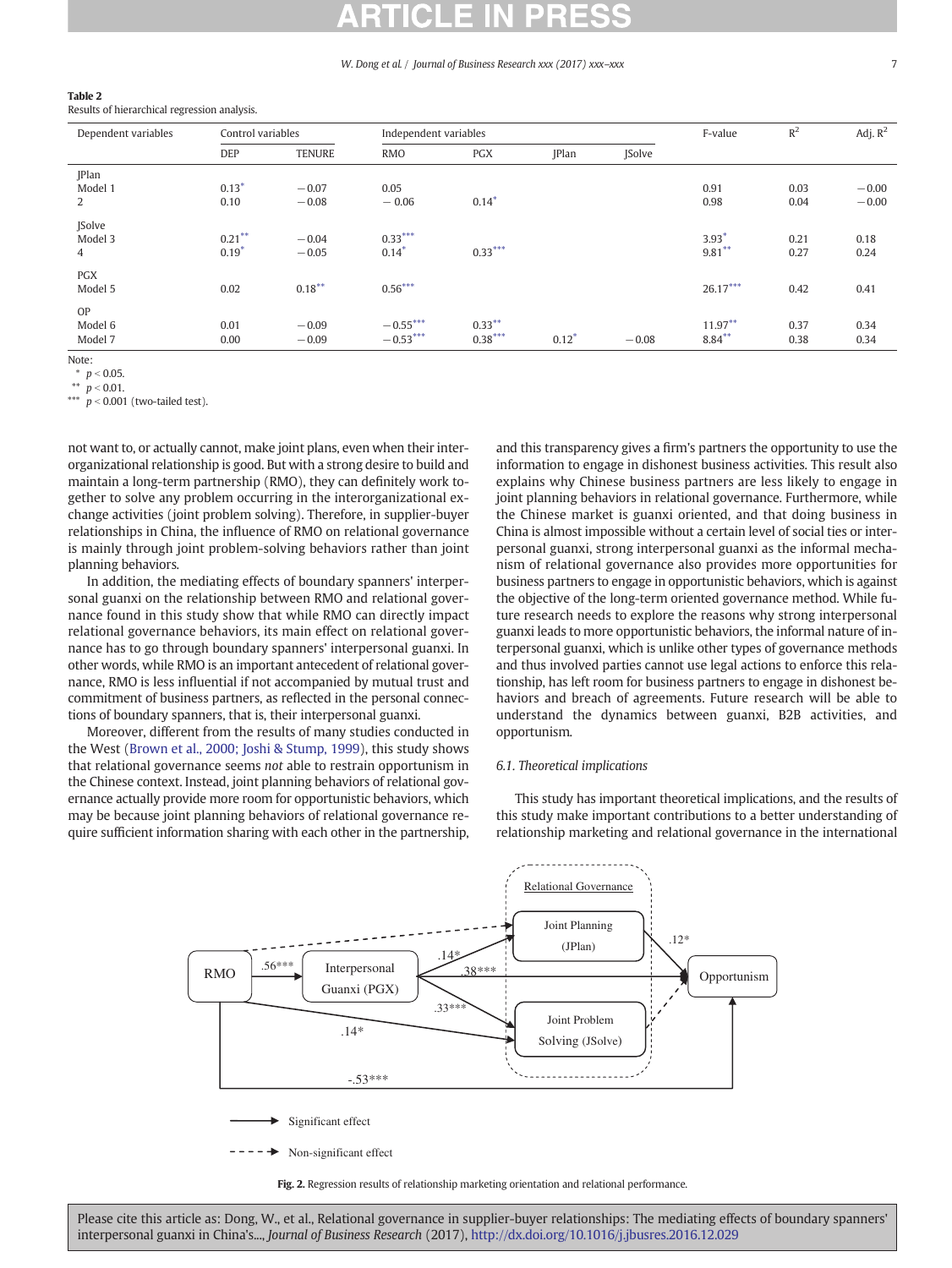<span id="page-7-0"></span>context. The results show that relationship marketing orientation affects relational governance through the mediating effect of boundary spanners' interpersonal guanxi. This study relates relationship marketing orientation to a different interfirm relationship, that is, interpersonal guanxi between boundary spanners, and considers its effects on relational governance. The results not only confirm [Zhuang et al.'s \(2010\)](#page-8-0) framework of interpersonal guanxi, but also provide empirical evidence for the notion that RMO can influence both the guanxi state (interpersonal guanxi) and guanxi-oriented behaviors (relational governance).

This study also examines the micro-level interfirm relationship (boundary spanners' personal guanxi) in the B2B markets, and considerd the impact of interpersonal guanxi on relational governance in supplier-buyer relationships. This research thus provides empirical evidence that guanxi marketing in China is even more personal than relationship marketing in the West ([Wang, 2007](#page-8-0)), which helps us better understand the interactions between business partners in Chinese marketing channels. Specifically, good interpersonal connections and guanxi between boundary spanners of a firm and its partners lead to high quality joint problem-solving behaviors in relational governance.

Future research should consider interpersonal guanxi as an essential factor or embedded tie in marketing channels. With good interpersonal guanxi, boundary spanners' frequent connections and communications will increase organizational perception of mutual trust and commitment, and thus interorganizational activities will develop and improve. With more Chinese companies entering international markets, scholars should examine scenarios where a large number of Chinese companies with a grounded guanxi business culture take over Western businesses and enter those markets, a new challenge for marketing scholars and practitioners.

#### 6.2. Managerial implications

This study also has important managerial implications. The findings of this study can help marketers improve the effectiveness of supplierbuyer relationship management, especially when doing business in China. This study shows that interpersonal guanxi plays a significant role in domestic Chinese marketing channels, mediating the relationship between RMO and relational governance behaviors. Marketing practitioners in the Chinese market thus should consider encouraging and helping their boundary spanners (mostly sales managers) to build stronger interpersonal guanxi between themselves and the boundary spanners of their business partners, in order to develop and establish better interorganizational relationships and to facilitate relational governance based on trust, commitment, and communication.

This study also finds that RMO is important in the Chinese context. RMO can increase interorganizational bonds through boundary spanners' guanxi (interpersonal guanxi) and promote relational governance behaviors. In addition, RMO can significantly reduce opportunistic behaviors in a supplier-buyer relationship. Therefore, marketing practitioners in China should consider how they can improve the level of RMO with other firms, in order to change the way they do business with their customers, improve interorganizational relationships, and maintain long-term relationships with their business partners by reducing the opportunism in the process of interorganizational exchange activities.

#### 6.3. Limitations and future research

This study has weaknesses that may limit the application of the results, and readers should exercise caution in generalizing the findings of this study. First, the sample is relatively small due to the difficulties in data collection, and the data are from the same informants, which may affect the generalizability of the findings. To improve external validity, future studies should use a larger sample, and data for different variables should be from different informants. This study only collects data from one side of the supplier-buyer relationships and collecting data from both sides of the partnerships can lead to more reliable and interesting results. Future studies should replicate this study using the data from both parties of a supplier-buyer relationship.

Furthermore, this study only considers one type of control mechanism: relational governance in a supplier-buyer relationship. Future research could examine the impact of RMO and interpersonal guanxi on the other two control mechanisms – contract-based governance and authority-based governance – and to explore possible mediators or moderators embedded within the partner relationship. This study also shows that boundary spanners' interpersonal guanxi only partially mediates the relationship between RMO and relational governance. But this study only examines one group of boundary spanners (sales managers); future research can obtain more fruitful results by studying another group of important boundary spanners – the top management team – and their interpersonal guanxi with partner firms' top management teams. The positive relationship between guanxi and opportunism, as well as the positive relationship between joint planning and opportunism, contrast with the negative relationship between RMO and opportunism. Future research can explore this contradiction to identify other potential factors that mediate the dynamics between RMO and opportunism.

In addition, since this study finds that relational governance is not a good method to reduce opportunism in China, different from the research findings in the West, future research could explore whether the other two control mechanisms – or a more developed business contract system – would help reduce opportunistic behaviors in China. Future research may also examine other possible important antecedents, such as transaction-specific investment and transaction risk perception of relational governance, and the degree to which they affect interpersonal guanxi as well as relational governance behaviors. Moreover, examining the process of relationship building (initiating, maintenance, dissolving), environment uncertainty, and relationship structure, as well as the key elements of boundary spanners' interpersonal guanxi (such as favoritism, trust, and reciprocity assurance), can make important contributions to a better understanding of relational governance in supplier-buyer relationship management.

#### References

- Achrol, R. S., & Gundlach, G. T. (1999). [Legal and social safeguards against opportunism in](http://refhub.elsevier.com/S0148-2963(17)30074-7/rf1010) exchange. [Journal of Retailing](http://refhub.elsevier.com/S0148-2963(17)30074-7/rf1010), 75(1), 107–124.
- Anderson, J. C., & Narus, J. A. (1990). [A model of distributor](http://refhub.elsevier.com/S0148-2963(17)30074-7/rf0005) firm and manufacturer firm [working partnerships.](http://refhub.elsevier.com/S0148-2963(17)30074-7/rf0005) Journal of Marketing, 54(1), 42–58.
- Anderson, E., & Weitz, B. A. (1989). [Determinants of continuity in conventional industrial](http://refhub.elsevier.com/S0148-2963(17)30074-7/rf0010) channel dyads. [Marketing Science](http://refhub.elsevier.com/S0148-2963(17)30074-7/rf0010), 8(4), 310–323.
- Arias, J. T. G. (1998). [A relationship marketing approach to guanxi.](http://refhub.elsevier.com/S0148-2963(17)30074-7/rf0015) European Journal of Marketing, 32[\(1/2\), 145](http://refhub.elsevier.com/S0148-2963(17)30074-7/rf0015)–156.
- Bachmann, R., & van Witteloostuijn, A. (2009). [Analyzing inter-organizational relation](http://refhub.elsevier.com/S0148-2963(17)30074-7/rf0020)[ships in the context of their business systems: A conceptual framework for compar](http://refhub.elsevier.com/S0148-2963(17)30074-7/rf0020)ative research. [European Societies](http://refhub.elsevier.com/S0148-2963(17)30074-7/rf0020), 11(1), 49–76.
- Baron, R. M., & Kenny, D. A. (1986). [The moderator-mediator variable distinction in social](http://refhub.elsevier.com/S0148-2963(17)30074-7/rf0025) [psychological research: Conceptual, strategic, and statistical considerations.](http://refhub.elsevier.com/S0148-2963(17)30074-7/rf0025) Journal of [Personality and Social Psychology](http://refhub.elsevier.com/S0148-2963(17)30074-7/rf0025), 51(6), 1173–1182.
- Bensaou, M., & Venkatraman, N. (1995). Confi[gurations of interorganizational relation](http://refhub.elsevier.com/S0148-2963(17)30074-7/rf0030)[ships: A comparison between U.S. and Japanese automakers.](http://refhub.elsevier.com/S0148-2963(17)30074-7/rf0030) Management Science, 41[\(9\), 1471](http://refhub.elsevier.com/S0148-2963(17)30074-7/rf0030)–1492.
- Berry, L. L. (1983). [Relationship marketing. In L. L. Berry, G. L. Shostack, & G. Upah \(Eds.\),](http://refhub.elsevier.com/S0148-2963(17)30074-7/rf0035) [Emerging perspectives on services marketing](http://refhub.elsevier.com/S0148-2963(17)30074-7/rf0035) (pp. 25–28). Chicago, IL: American Mar[keting Association.](http://refhub.elsevier.com/S0148-2963(17)30074-7/rf0035)
- Berry, L. L., & Parasuraman, A. (1991). [Marketing services: Competing through quality.](http://refhub.elsevier.com/S0148-2963(17)30074-7/rf0040) New [York, NY: The Free Press.](http://refhub.elsevier.com/S0148-2963(17)30074-7/rf0040)
- Blois, K. (2002). [Business to business exchanges: A rich descriptive apparatus derived](http://refhub.elsevier.com/S0148-2963(17)30074-7/rf1005) from Macneil's and Menger's analyses. [Journal of Management Studies](http://refhub.elsevier.com/S0148-2963(17)30074-7/rf1005), 39(4), 523–[551.](http://refhub.elsevier.com/S0148-2963(17)30074-7/rf1005)
- Brislin, R. W. (1986). [The wording and translation of research instruments. In W. J.](http://refhub.elsevier.com/S0148-2963(17)30074-7/rf0045) Lonner, & J. W. Berry (Eds.), [Field methods in cross-cultural research](http://refhub.elsevier.com/S0148-2963(17)30074-7/rf0045) (pp. 137–164). [Newbury Park, CA: Sage.](http://refhub.elsevier.com/S0148-2963(17)30074-7/rf0045)
- Brown, J. R., Dev, C. S., & Lee, D. J. (2000). [Managing marketing channel opportunism: The](http://refhub.elsevier.com/S0148-2963(17)30074-7/rf0050) effi[cacy of alternative governance mechanisms.](http://refhub.elsevier.com/S0148-2963(17)30074-7/rf0050) Journal of Marketing, 64(2), 51–65.
- Callaghan, M., McPhail, J., & Yau, O. H. M. (1995). [Dimensions of a relationship marketing](http://refhub.elsevier.com/S0148-2963(17)30074-7/rf0055) orientation: An empirical exposition. [Proceedings of the seventh biannual world](http://refhub.elsevier.com/S0148-2963(17)30074-7/rf0055) [marketing congress](http://refhub.elsevier.com/S0148-2963(17)30074-7/rf0055), 7(2). (pp. 10-65).